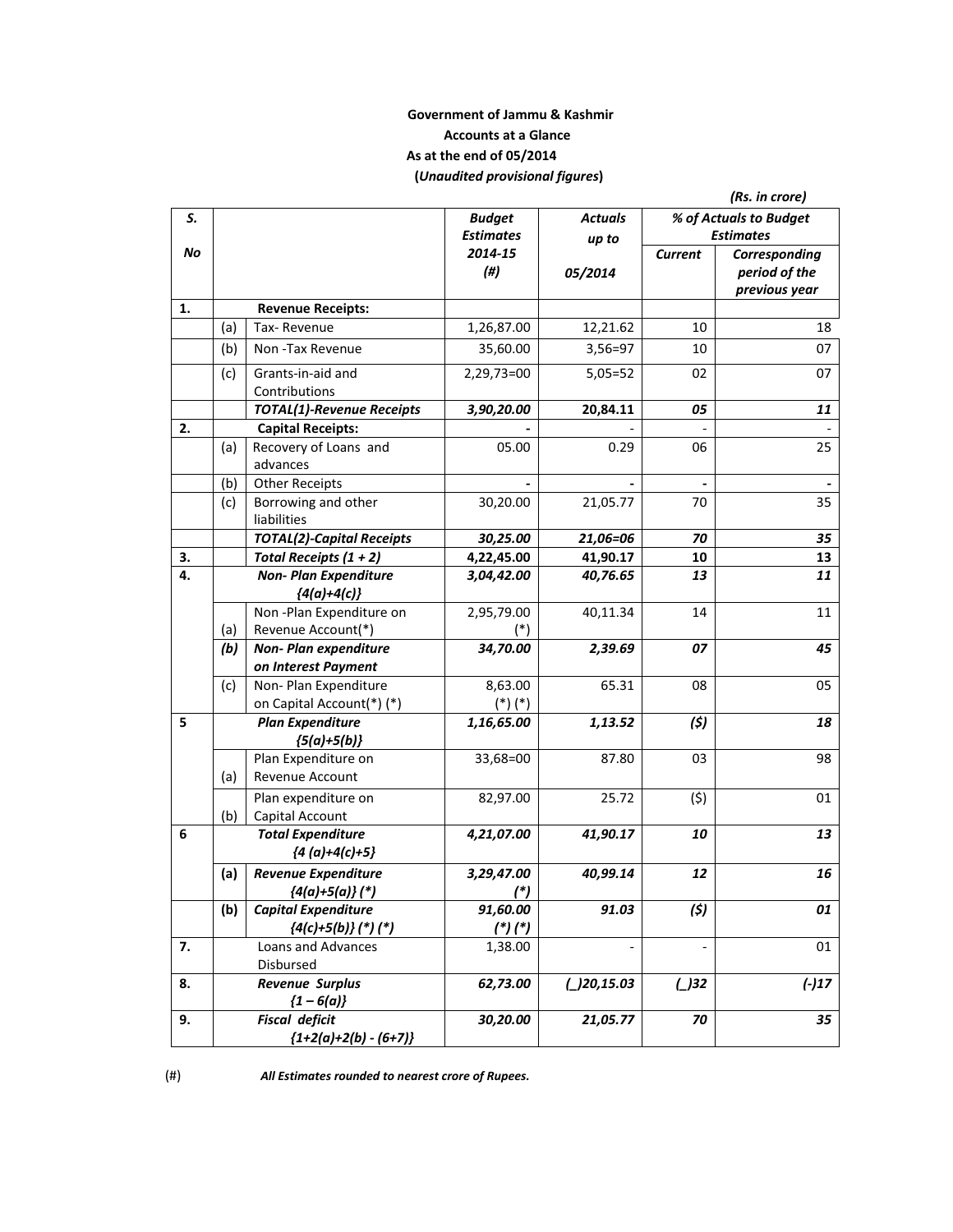(\*)*There is a difference of Rs.486.00 crore between the total Revenue Expenditure Estimates shown in the "Abstract of Expenditure within Revenue Account"(Rs.3,24,61=00 crore)and those shown in"'Budget at a Glance"(Rs.3,29,47.00 crore)in the Budget for 2014Ͳ15.*

(\*) (\*)*Similarly, there is a difference of Rs.208=00 crore between the total CapitalExpenditure Estimates shown in the "Abstract of Capital Expenditure outside Revenue Account"(Rs.89,52=00 crore)and those shown in" Budget at a Glance"(Rs.91,60=00 crore)in the Budget for 2014Ͳ15.*

*Matter stands referred to the State Government for clarification. In the meantime figures as* appearing in the "Budget at a Glance"2014-15 have been adopted in this Statement, for squaring purposes, and the *differential amounts of Rs.4,86=00 crore and Rs.2,08=00 crore have been tentatively added to Revenue Expenditure(NonͲPlan) and Capital Expenditure(NonͲPlan) estimates respectively.*

*(\$)Works out to less than 01 per cent*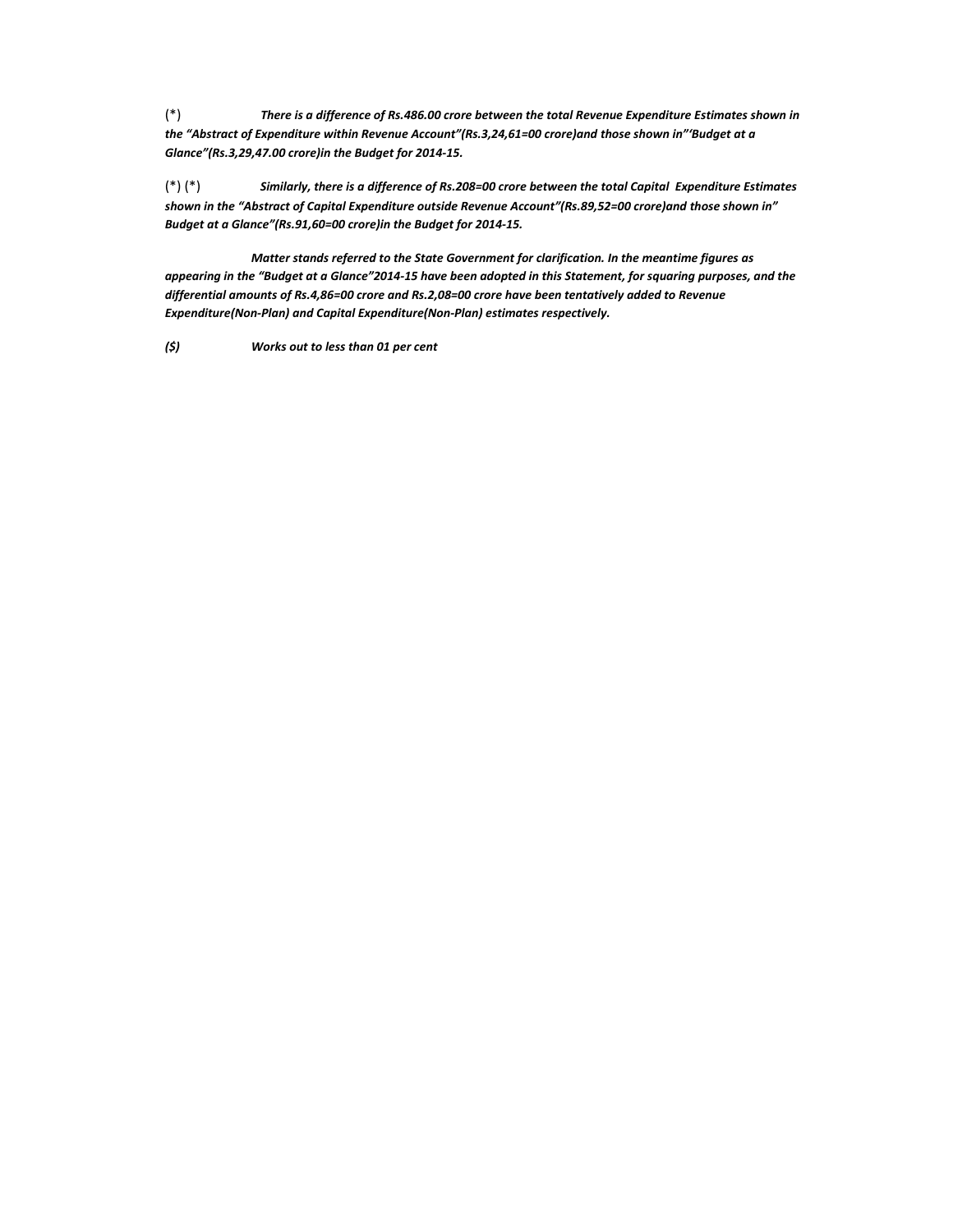## (Format of the Progressive Figures)

## TAX REVENUE

| <b>Months</b>   |         | 2014-15     | 2013-14 |             |
|-----------------|---------|-------------|---------|-------------|
|                 | Monthly | Progressive | Monthly | Progressive |
| April, 2014     | 8,78.25 | 8,78.25     | 860.26  | 860.26      |
| May, 2014       | 3,43.37 | 12,21.62    | 1119.99 | 1980.25     |
| June, 2014      |         |             | 372.97  | 2533.22     |
| July, 2014      |         |             | 1477.79 | 3831.01     |
| August, 2014    |         |             | 292.92  | 4123.93     |
| September, 2014 |         |             | 399.02  | 4522.95     |
| October, 2014   |         |             | 1155.05 | 5678.00     |
| November, 2014  |         |             | 1326.68 | 7004.86     |
| December, 2014  |         |             | 613.74  | 7618.60     |
| January, 2015   |         |             | 1412.25 | 9030.85     |
| February, 2015  |         |             | 546.69  | 9577.54     |
| March, 2015     |         |             | 1468.37 | 1 10 45.91  |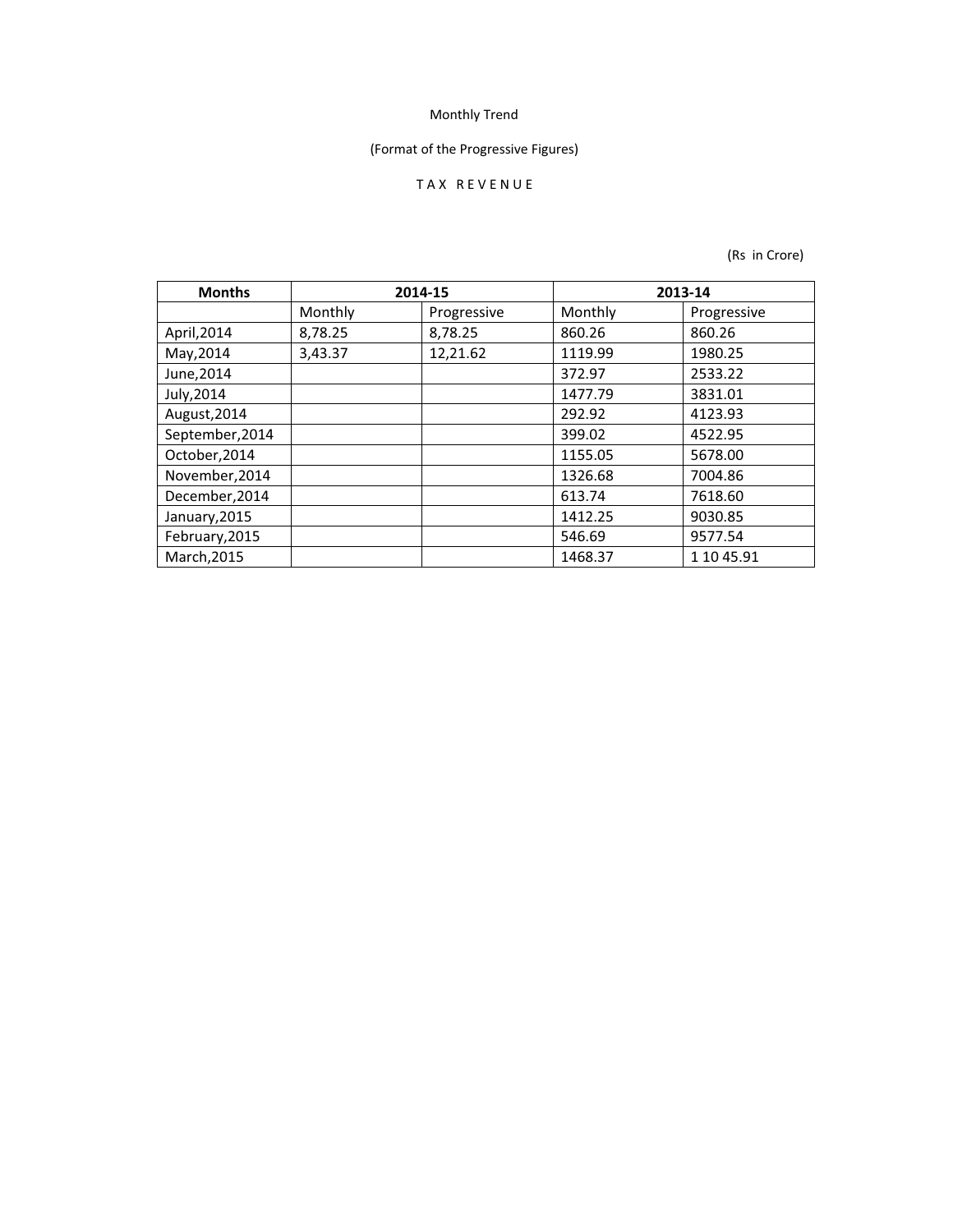## (Format of the Progressive Figures)

### NON-TAX REVENUE

| <b>Months</b>   |         | 2014-15     |         | 2013-14     |
|-----------------|---------|-------------|---------|-------------|
|                 | Monthly | Progressive | Monthly | Progressive |
| April, 2014     | 2,04.31 | 2,04.31     | 109.99  | 109.99      |
| May, 2014       | 1,52.66 | 3,56.97     | 107.71  | 217.70      |
| June, 2014      |         |             | 112.51  | 330.21      |
| July, 2014      |         |             | 155.42  | 485.63      |
| August, 2014    |         |             | 276.16  | 761.79      |
| September, 2014 |         |             | 126.65  | 888.44      |
| October, 2014   |         |             | 149.43  | 1037.67     |
| November, 2014  |         |             | 213.23  | 1250.90     |
| December, 2014  |         |             | 147.04. | 1397.94     |
| January, 2015   |         |             | 157.84  | 1555.78     |
| February, 2015  |         |             | 154.34  | 1710.12     |
| March, 20154    |         |             | 1111.96 | 2822.08     |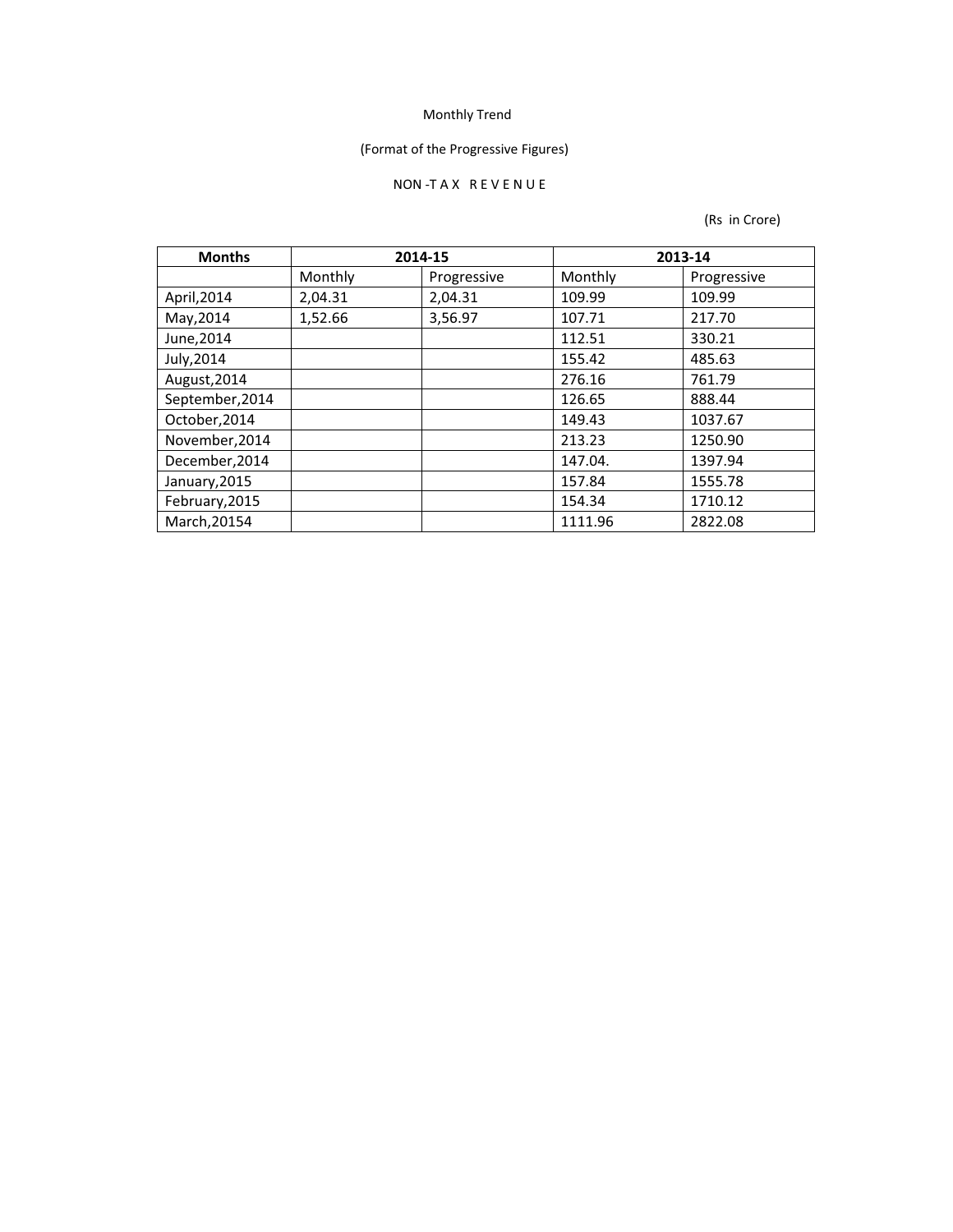## (Format of the Progressive Figures)

## REVENUE RECEIPTS

### OF GRANTS-IN-AID AND CONTRIBUTIONS

| <b>Months</b>   |                          | 2014-15     | 2013-14                  |             |
|-----------------|--------------------------|-------------|--------------------------|-------------|
|                 | Monthly                  | Progressive | Monthly                  | Progressive |
| April, 2014     | $\overline{\phantom{a}}$ |             |                          |             |
| May, 2014       | 5,05.52                  | 5,05.52     | 1441.79                  | 1441.79     |
| June, 2014      |                          |             | $\overline{\phantom{a}}$ | 1441.79     |
| July, 2014      |                          |             | 1878.22                  | 3320.01     |
| August, 2014    |                          |             |                          | 3320.01     |
| September, 2014 |                          |             | 1134.21                  | 4454.22     |
| October, 2014   |                          |             | -                        | 4454.22     |
| November, 2014  |                          |             | 3135.23                  | 7589.45     |
| December, 2014  |                          |             | 1840.97                  | 9430.42     |
| January, 2015   |                          |             | 479.15                   | 9909.57     |
| February, 2015  |                          |             | 1856.08                  | 11765.65    |
| March, 2015     |                          |             | 21 13.55                 | 13879.20    |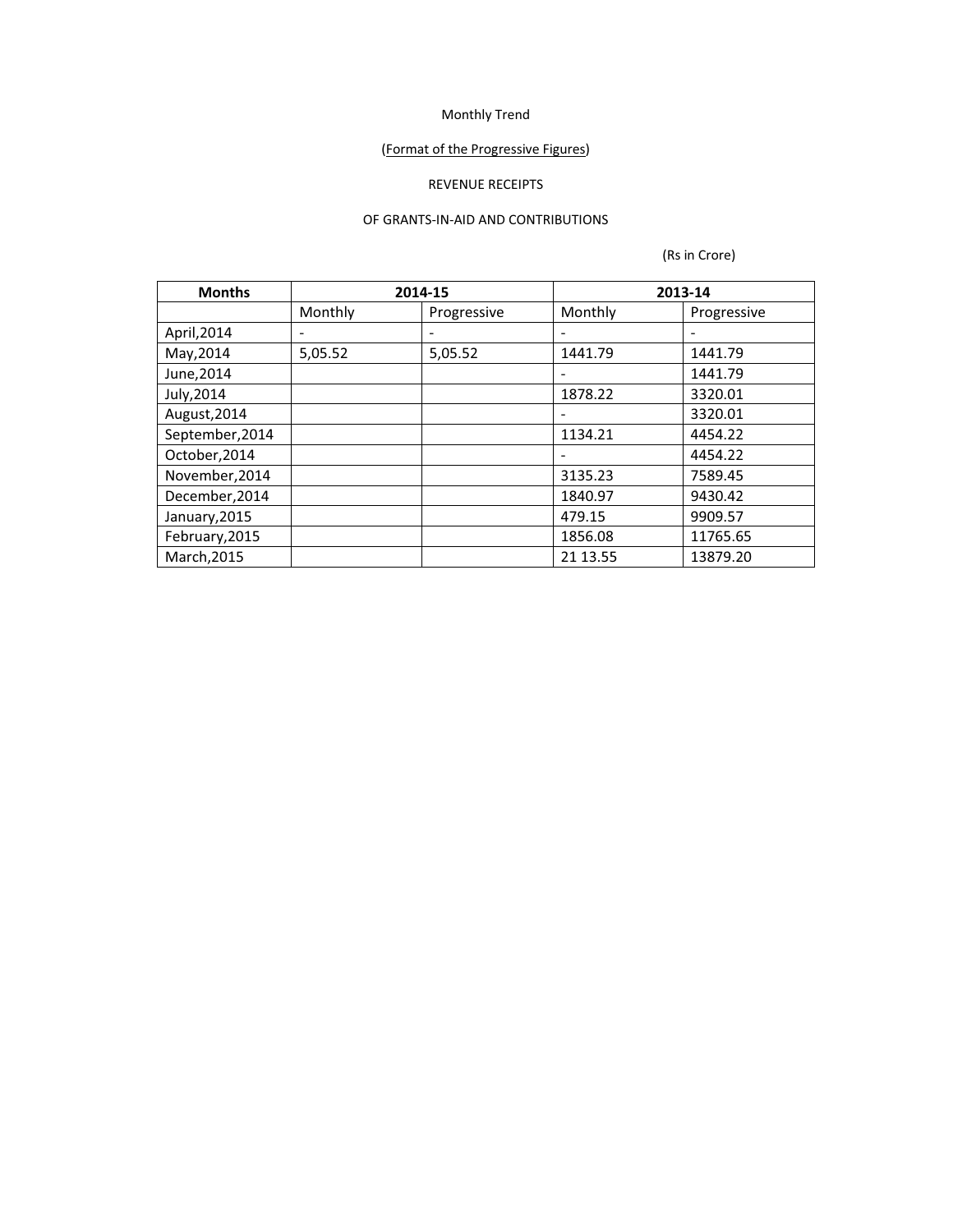## (Format of the Progressive Figures)

#### RECOVERY OF LOANS AND ADVANCES

| <b>Months</b><br>2014-15 |         |             | 2013-14 |             |  |
|--------------------------|---------|-------------|---------|-------------|--|
|                          | Monthly | Progressive | Monthly | Progressive |  |
| April, 2014              | 0.16    | 0.16        | 0.15    | 0.15        |  |
| May, 2014                | 0.13    | 0.29        | 0.10    | 0.25        |  |
| June, 2014               |         |             | 0.12    | 0.37        |  |
| July, 2014               |         |             | 0.14    | 0.51        |  |
| August, 2014             |         |             | 0.16    | 0.67        |  |
| September, 2014          |         |             | 0.17    | 0.84        |  |
| October, 2014            |         |             | 0.12    | 0.96        |  |
| November, 2014           |         |             | 0.11    | 1.07        |  |
| December, 2014           |         |             | 0.13    | 1.20        |  |
| January, 2015            |         |             | 0.12    | 1.32        |  |
| February, 2015           |         |             | 2.04    | 3.36        |  |
| March, 2015              |         |             | 0.77    | 4.13        |  |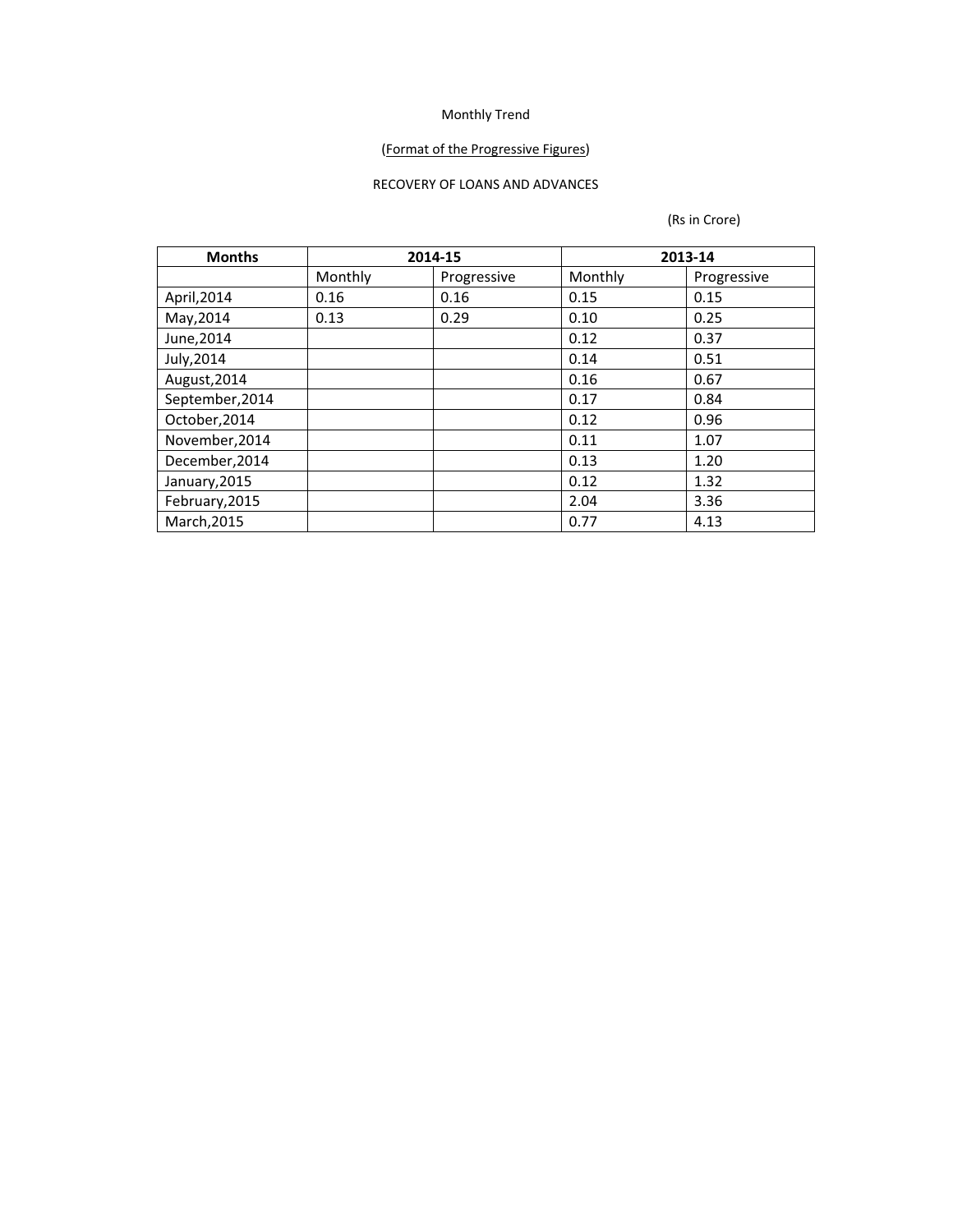## (Format of the Progressive Figures)

## BORROWINGS AND OTHER LIABILITIES

| <b>Months</b>   |          | 2014-15     | 2013-14    |             |
|-----------------|----------|-------------|------------|-------------|
|                 | Monthly  | Progressive | Monthly    | Progressive |
| April, 2014     | 11,63.57 | 11,63.57    | 522.65     | 522.65      |
| May, 2014       | 9,42.20  | 21,05.77    | 485.58     | 1008.23     |
| June, 2014      |          |             | 994.13     | 1902.36     |
| July, 2014      |          |             | 834.97     | 1067.39     |
| August, 2014    |          |             | 1153.93    | 2221.32     |
| September, 2014 |          |             | 98.75      | 2320.07     |
| October, 2014   |          |             | 1258.87    | 3578.94     |
| November, 2014  |          |             | (-)1662.25 | 1916.69     |
| December, 2014  |          |             | (-)788.54  | 1128.15     |
| January, 2015   |          |             | 689.14     | 1817.29     |
| February, 2015  |          |             | (-)265.44  | 1551.85     |
| March, 2015     |          |             | 1268.16    | 2820.01     |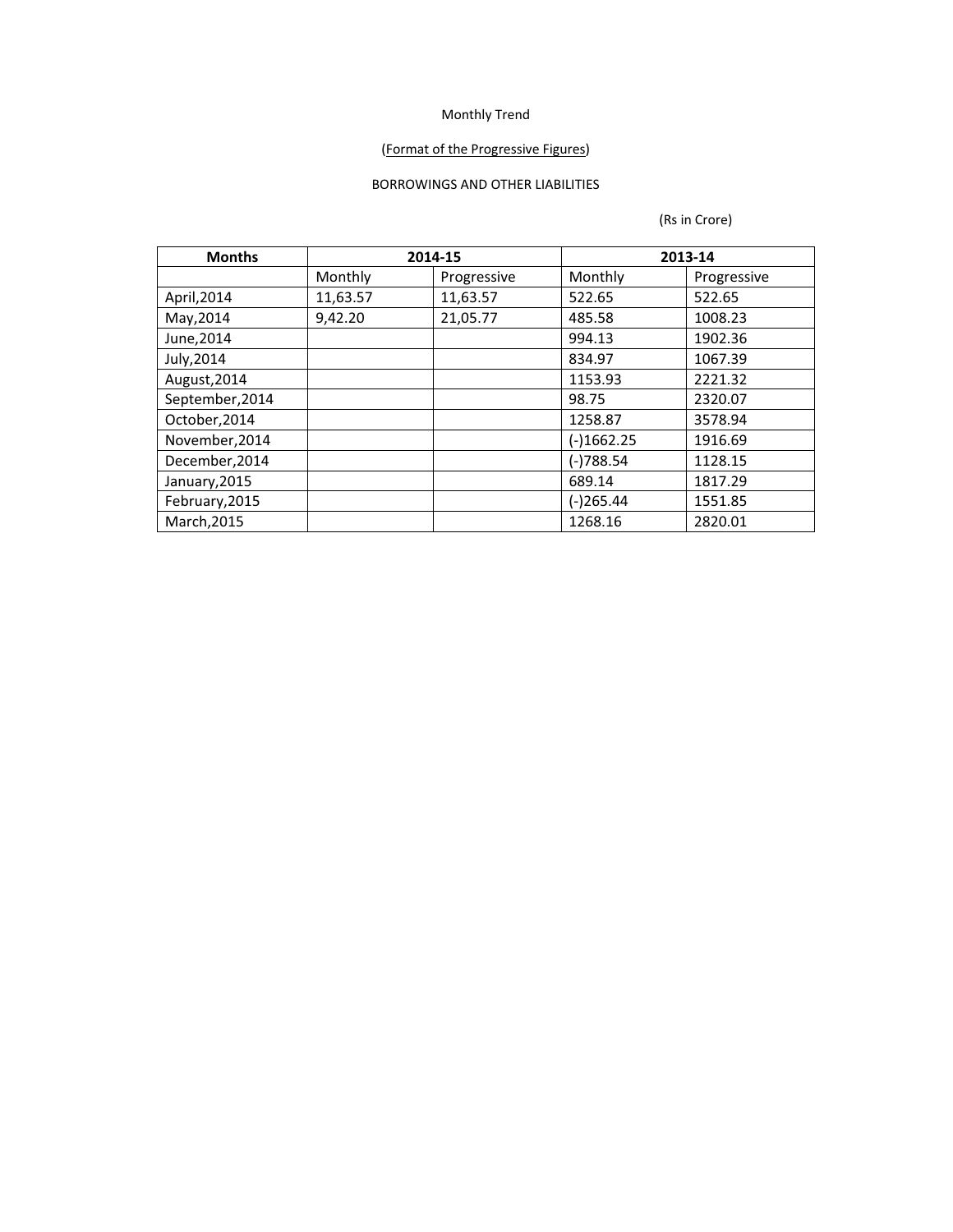## (Format of the Progressive Figures)

## NON-PLAN EXPENDITURE ON REVENUE ACCOUNT

| <b>Months</b>   | 2014-15  |             | 2013-14 |             |
|-----------------|----------|-------------|---------|-------------|
|                 | Monthly  | Progressive | Monthly | Progressive |
| April, 2014     | 22,02.12 | 22,02.12    | 1455.34 | 1455.34     |
| May, 2014       | 18,09.22 | 40,11.34    | 1516.00 | 2971.34     |
| June, 2014      |          |             | 1232.19 | 4203.53     |
| July, 2014      |          |             | 244.04  | 6647.57     |
| August, 2014    |          |             | 1402.80 | 8050.37     |
| September, 2014 |          |             | 1495.56 | 9545.93     |
| October, 2014   |          |             | 2116.01 | 11661.94    |
| November, 2014  |          |             | 2574.58 | 14236.52    |
| December, 2014  |          |             | 1542.53 | 15779.05    |
| January, 2015   |          |             | 2212.12 | 17991.17    |
| February, 2015  |          |             | 1817.84 | 19809.01    |
| March, 2015     |          |             | 4458.60 | 24267.61    |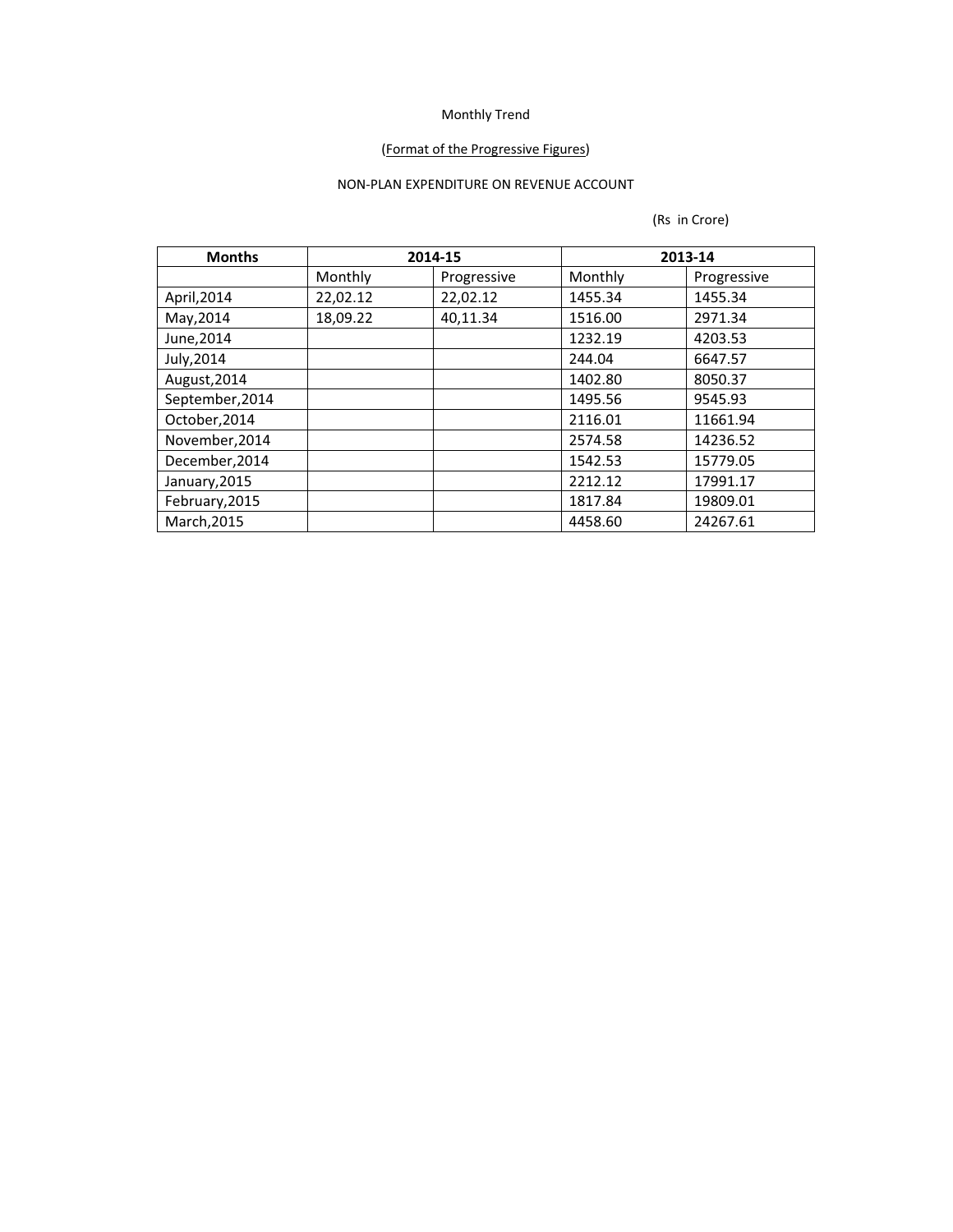### (Format of the Progressive Figures)

## NON-PLANEXPENDITURE ON INTEREST PAYMENMTS

| <b>Months</b>   |         | 2014-15     | 2013-14                  |             |
|-----------------|---------|-------------|--------------------------|-------------|
|                 | Monthly | Progressive | Monthly                  | Progressive |
| April, 2014     | -       | -           |                          |             |
| May, 2014       | 2,39.69 | 2,39.69     | 1490.18                  | 1490.18     |
| June, 2014      |         |             |                          | 1490.19     |
| July, 2014      |         |             | 127.06                   | 1617.24     |
| August, 2014    |         |             |                          | 1617.24     |
| September, 2014 |         |             | $\overline{\phantom{0}}$ | 1617.24     |
| October, 2014   |         |             | 3.43                     | 1620.67     |
| November, 2014  |         |             | 1169.61                  | 2790.28     |
| December, 2014  |         |             | Nil                      | 2790.28     |
| January, 2015   |         |             | 413.55                   | 3203.83     |
| February, 2015  |         |             | 2.53                     | 3206.36     |
| March, 2015     |         |             | $(-)633.72$              | 2572.64     |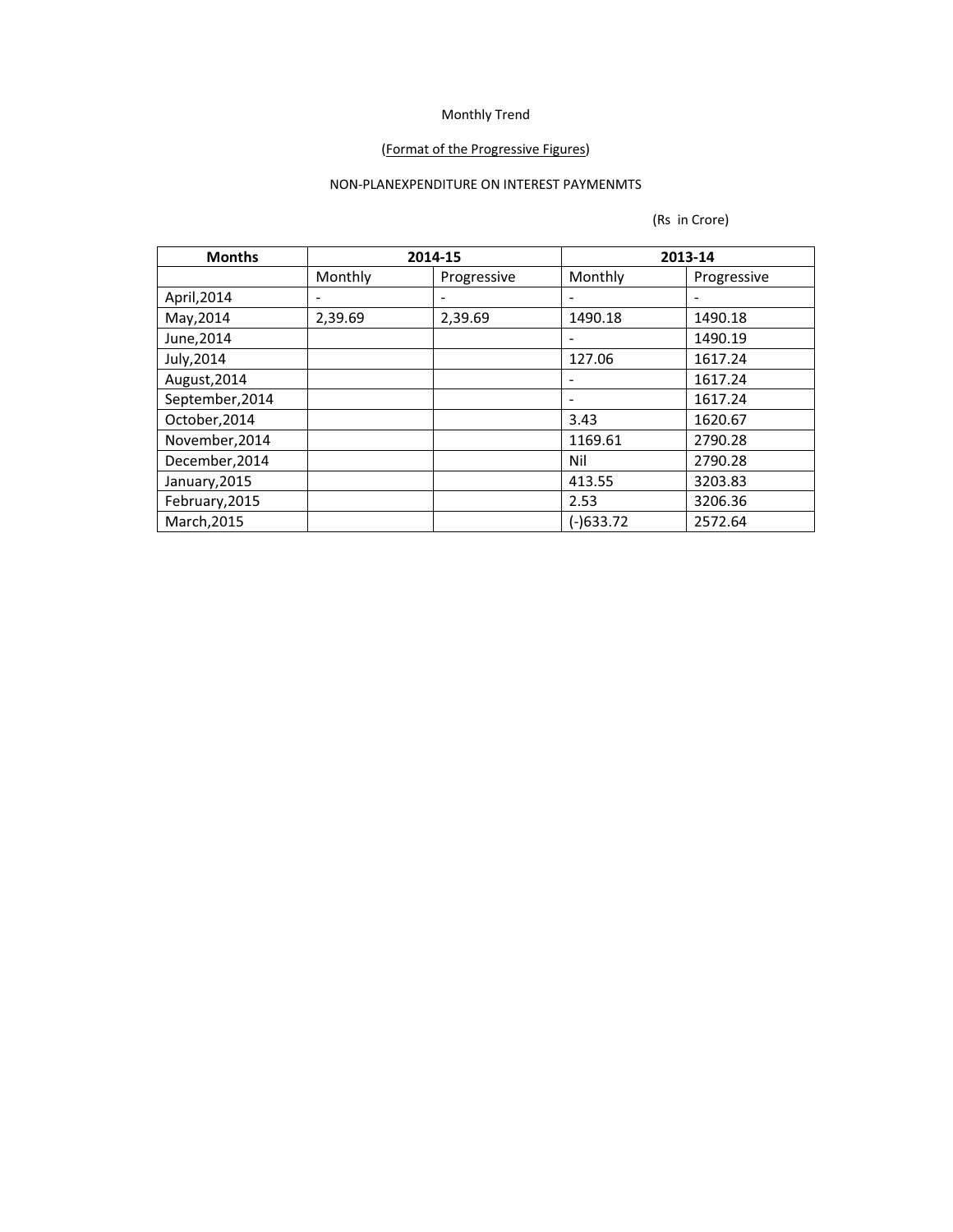## (Format of the Progressive Figures)

## NON-PLANEXPENDITURE ON CAPITAL ACCOUNT

| <b>Months</b>   |            | 2014-15     | 2013-14 |             |
|-----------------|------------|-------------|---------|-------------|
|                 | Monthly    | Progressive | Monthly | Progressive |
| April, 2014     | 66.66      | 66.66       | 6.10    | 6.10        |
| May, 2014       | $(-)01.35$ | 65.31       | 20.60   | 26.70       |
| June, 2014      |            |             | 31.38   | 58.08       |
| July, 2014      |            |             | 14.02   | 72.10       |
| August, 2014    |            |             | 12.84   | 84.94       |
| September, 2014 |            |             | 41.84   | 126.78      |
| October, 2014   |            |             | 44.63   | 171.41      |
| November, 2014  |            |             | 19.27   | 190.68      |
| December, 2014  |            |             | 38.05   | 228.73      |
| January, 2015   |            |             | 95.17   | 323.90      |
| February, 2015  |            |             | 53.75   | 377.65      |
| March, 2015     |            |             | 129.43  | 507.08      |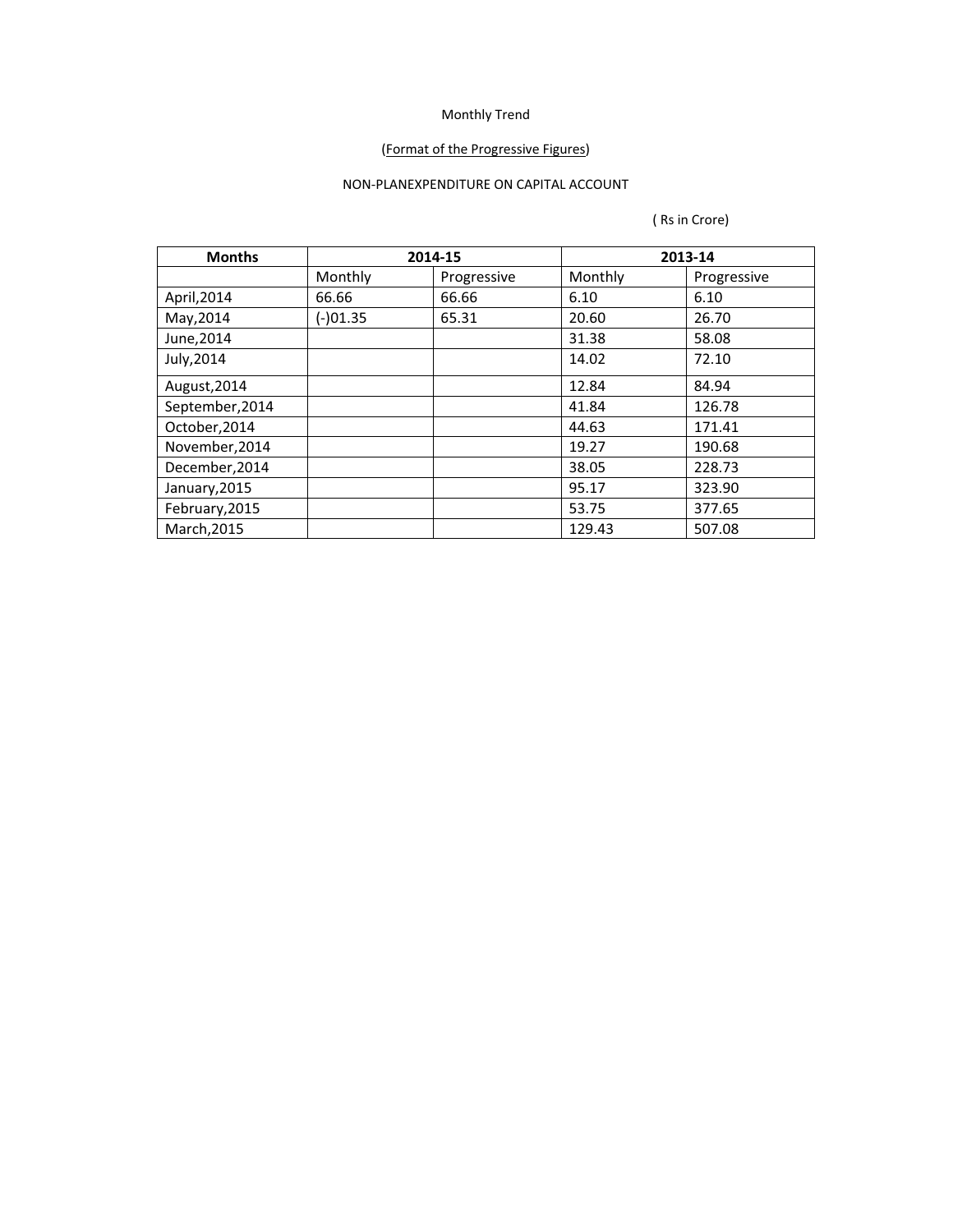## (Format of the Progressive Figures)

## PLAN EXPENDITURE ON REVENUE ACCOUNT

| <b>Months</b>   | 2014-15 |             | 2013-14     |             |
|-----------------|---------|-------------|-------------|-------------|
|                 | Monthly | Progressive | Monthly     | Progressive |
| April, 2014     | 48.37   | 48.37       | 33.99       | 33.99       |
| May, 2014       | 39.43   | 87.80       | 1531.31     | 1565.30     |
| June, 2014      |         |             | 70.45       | 1635.75     |
| July, 2014      |         |             | 79.56       | 1715.31     |
| August, 2014    |         |             | 115.31      | 1830.62     |
| September, 2014 |         |             | 54.69       | 1885.31     |
| October, 2014   |         |             | 149.36      | 2034.67     |
| November, 2014  |         |             | 124.49      | 2159.16     |
| December, 2014  |         |             | 82.70       | 2241.86     |
| January, 2015   |         |             | 188.74      | 2430.60     |
| February, 2015  |         |             | 148.02      | 2578.62     |
| March, 2015     |         |             | $(-)828.66$ | 1749.96     |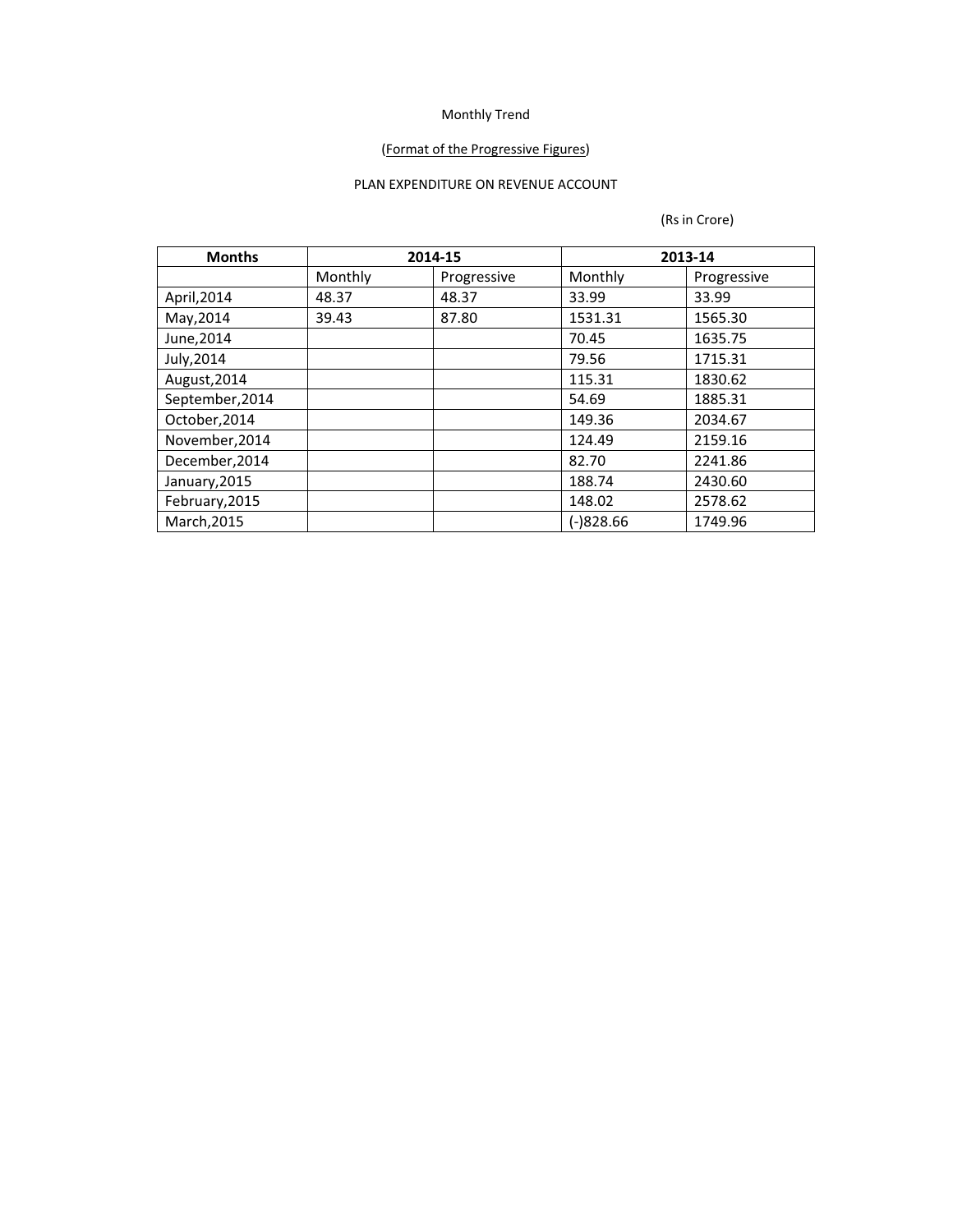## (Format of the Progressive Figures)

## PLAN EXPENDITURE ON CAPITAL ACCOUNT

| <b>Months</b>   | 2014-15    |             | 2013-14  |             |
|-----------------|------------|-------------|----------|-------------|
|                 | Monthly    | Progressive | Monthly  | Progressive |
| April, 2014     | $(-)04.20$ | (-)04.20    | (-)03.18 | $(-)3.18$   |
| May, 2014       | 29.92      | 25.72       | 86.26    | 83.08       |
| June, 2014      |            |             | 44.59    | 127.67      |
| July, 2014      |            |             | 109.01   | 236.68      |
| August, 2014    |            |             | 190.71   | 427.39      |
| September, 2014 |            |             | 164.37   | 591.76      |
| October, 2014   |            |             | 243.75   | 835.51      |
| November, 2014  |            |             | 291.04   | 1126.55     |
| December, 2014  |            |             | 149.74   | 1276.29     |
| January, 2015   |            |             | 229.64   | 1505.93     |
| February, 2015  |            |             | 264.86   | 1770.79     |
| March, 2015     |            |             | 2154.47  | 3925.26     |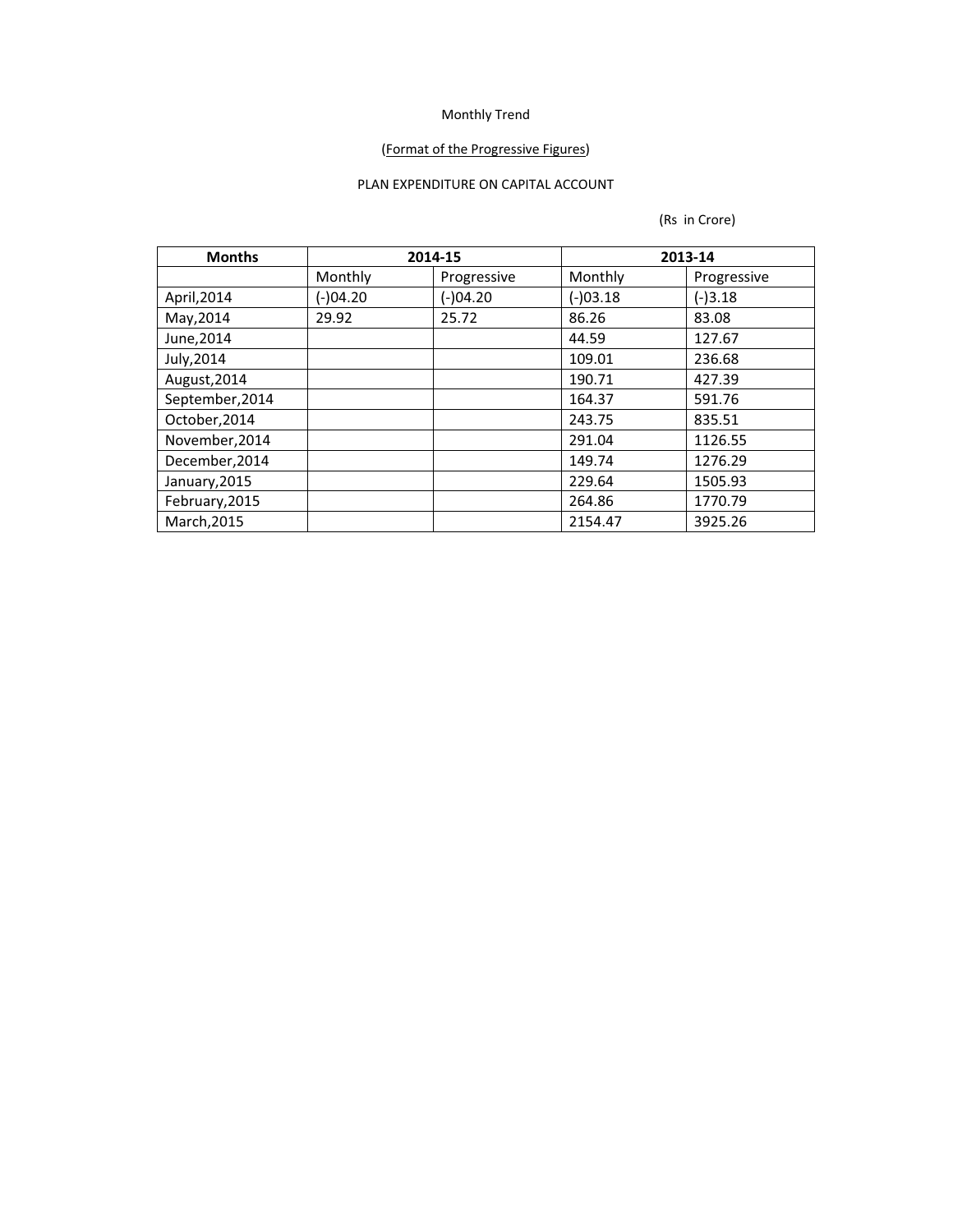## (Format of the Progressive Figures)

## TOTAL EXPENDITURE ON REVENUE ACCOUNT

| <b>Months</b>   |          | 2014-15     | 2013-14 |             |
|-----------------|----------|-------------|---------|-------------|
|                 | Monthly  | Progressive | Monthly | Progressive |
| April, 2014     | 21,83.83 | 21,83.83    | 1489.33 | 1489.33     |
| May, 2014       | 19,15.31 | 40,99.14    | 3047.31 | 4536.64     |
| June, 2014      |          |             | 1302.64 | 5839.28     |
| July, 2014      |          |             | 2523.60 | 8362.88     |
| August, 2014    |          |             | 1518.11 | 9880.99     |
| September, 2014 |          |             | 1550.25 | 11431.24    |
| October, 2014   |          |             | 2265.37 | 13696.61    |
| November, 2014  |          |             | 2699.07 | 16395.68    |
| December, 2014  |          |             | 1625.23 | 18020.91    |
| January, 2015   |          |             | 2400.86 | 20421.77    |
| February, 2015  |          |             | 1965.86 | 22387.63    |
| March, 2015     |          |             | 3629.94 | 26017.57    |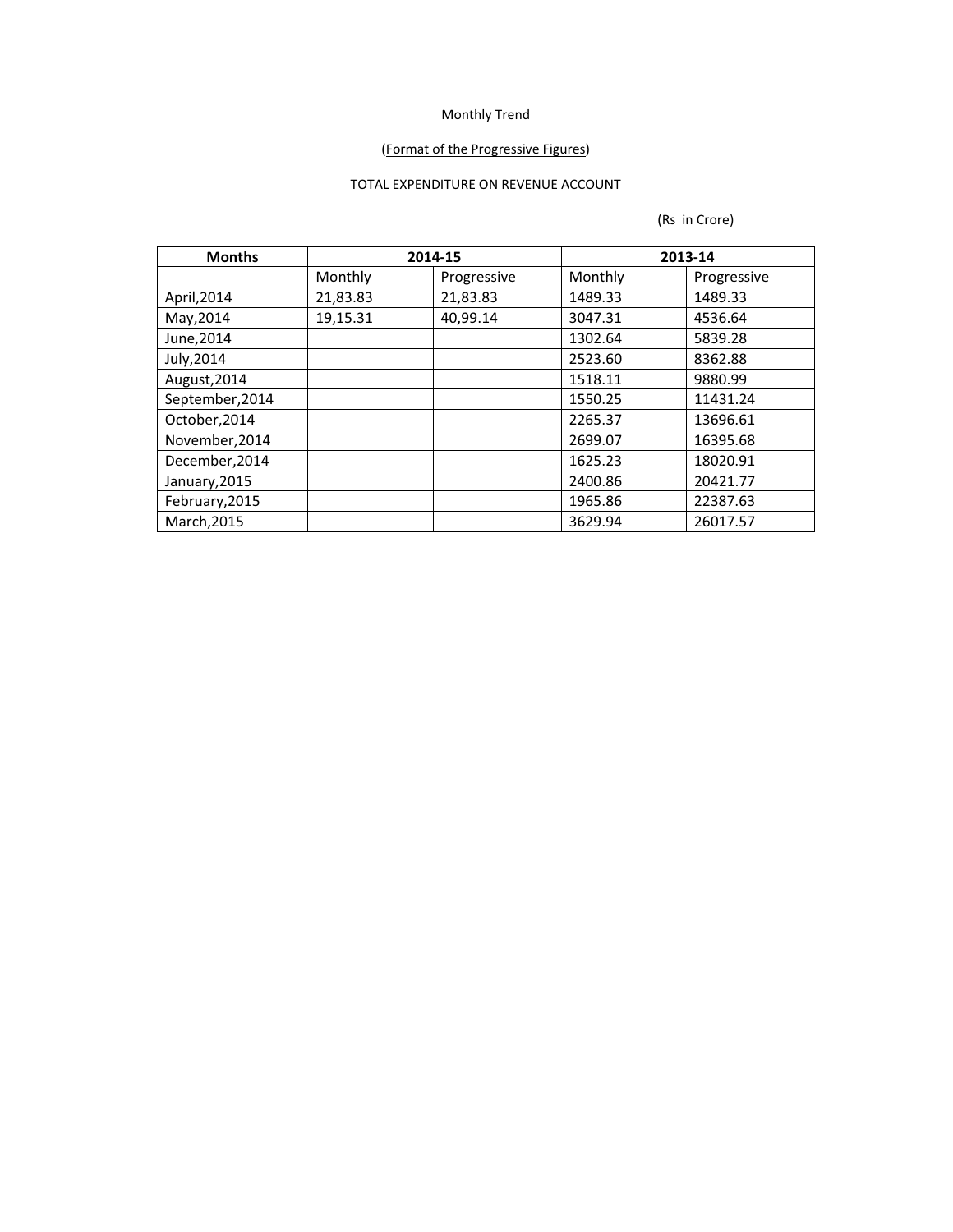## (Format of the Progressive Figures)

## TOTAL EXPENDITURE ON CAPITAL ACCOUNT

| <b>Months</b>   | 2014-15 |             | 2013-14           |             |
|-----------------|---------|-------------|-------------------|-------------|
|                 | Monthly | Progressive | Monthly           | Progressive |
| April, 2014     | 62.46   | 62.46       | 2.92              | 2.92        |
| May, 2014       | 28.57   | 91.03       | 106.86            | 109.78      |
| June, 2014      |         |             | 75.97             | 185.75      |
| July, 2014      |         |             | 123.03            | 308.78      |
| August, 2014    |         |             | 203.55            | 512.33      |
| September, 2014 |         |             | 206.20            | 718.53      |
| October, 2014   |         |             | 288.39<br>1006.92 |             |
| November, 2014  |         |             | 310.31            | 1317.23     |
| December, 2014  |         |             | 187.79            | 1505.02     |
| January, 2015   |         |             | 324.81            | 1829.83     |
| February, 2015  |         |             | 318.61            | 2148.44     |
| March, 2015     |         |             | 2283.90           | 4432.34     |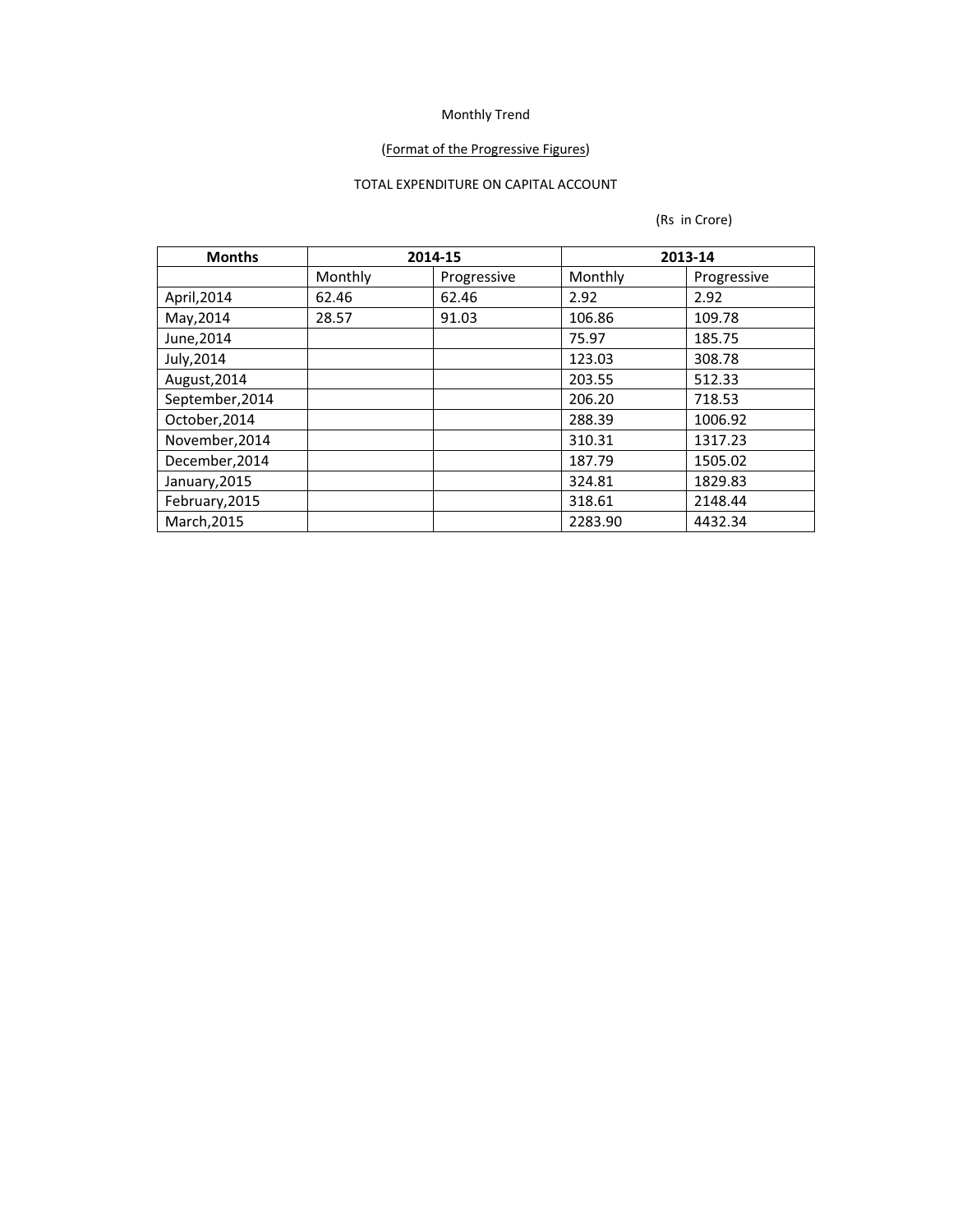### (Format of the Progressive Figures)

## LOANS AND ADVANCES DISBURSED

| <b>Months</b>   | 2014-15                  |                          |         | 2013-14     |  |  |
|-----------------|--------------------------|--------------------------|---------|-------------|--|--|
|                 | Monthly                  | Progressive              | Monthly | Progressive |  |  |
| April, 2014     | -                        | $\overline{\phantom{a}}$ | 0.80    | 0.80        |  |  |
| May, 2014       | $\overline{\phantom{0}}$ | $\overline{\phantom{a}}$ | 1.00    | 1.80        |  |  |
| June, 2014      |                          |                          | 1.12    | 2.92        |  |  |
| July, 2014      |                          |                          | 30.48   | 33.40       |  |  |
| August, 2014    |                          |                          | 1.00    | 34.40       |  |  |
| September, 2014 |                          |                          | 2.34    | 36.74       |  |  |
| October, 2014   |                          |                          | 9.52    | 46.26       |  |  |
| November, 2014  |                          |                          | 3.80    | 50.06       |  |  |
| December, 2014  |                          |                          | 0.32    | 50.38       |  |  |
| January, 2015   |                          |                          | 12.83   | 63.21       |  |  |
| February, 2015  |                          |                          | 09.24   | 72.45       |  |  |
| March, 2015     |                          |                          | 48.97   | 121.42      |  |  |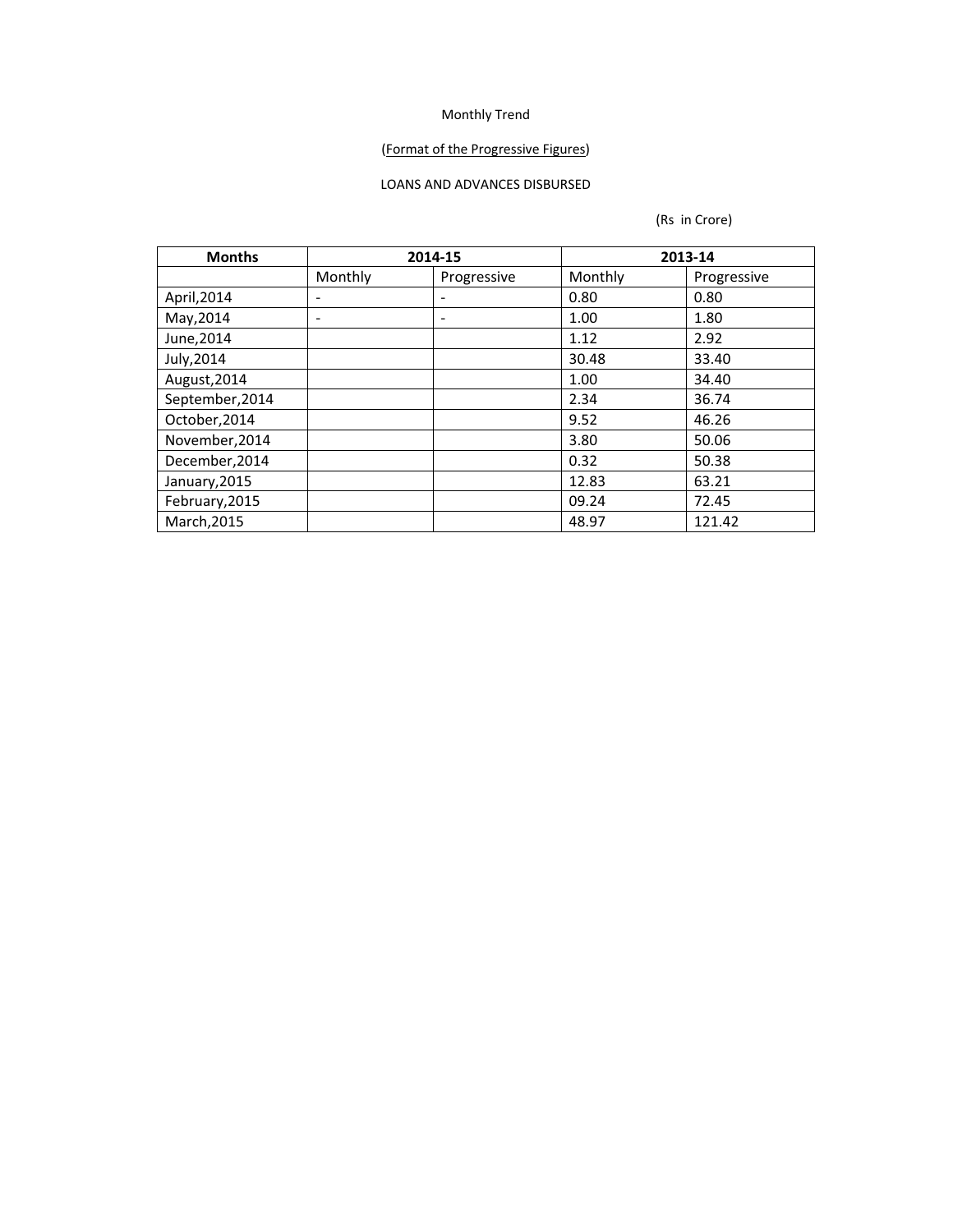### (Format of the Progressive Figures)

## REVENUE SURPLUS

| <b>Months</b>   | 2014-15       |               | 2013-14     |              |  |
|-----------------|---------------|---------------|-------------|--------------|--|
|                 | Monthly       | Progressive   | Monthly     | Progressive  |  |
| April, 2014     | $(-)11,01.27$ | $(-)11,01.27$ | $(-)519.08$ | (-)519.08    |  |
| May, 2014       | $(-)9,13.76$  | $(-)20,15.03$ | $(-)377.82$ | $(-)896.90$  |  |
| June, 2014      |               |               | $(-)817.16$ | $(-)1714.06$ |  |
| July, 2014      |               |               | 987.83      | $(-)726.23$  |  |
| August, 2014    |               |               | $(-)949.03$ | $(-)1675.26$ |  |
| September, 2014 |               |               | 109.62      | 1565.64      |  |
| October, 2014   |               |               | 961.08      | 2526.72      |  |
| November, 2014  |               |               | 1976.25     | $(-)550.47$  |  |
| December, 2014  |               |               | 976.52      | 426.05       |  |
| January, 2015   |               |               | $(-)351.61$ | 74.44        |  |
| February, 2015  |               |               | 591.24      | 665.68       |  |
| March, 2015     |               |               | 1063.94     | 1729.62      |  |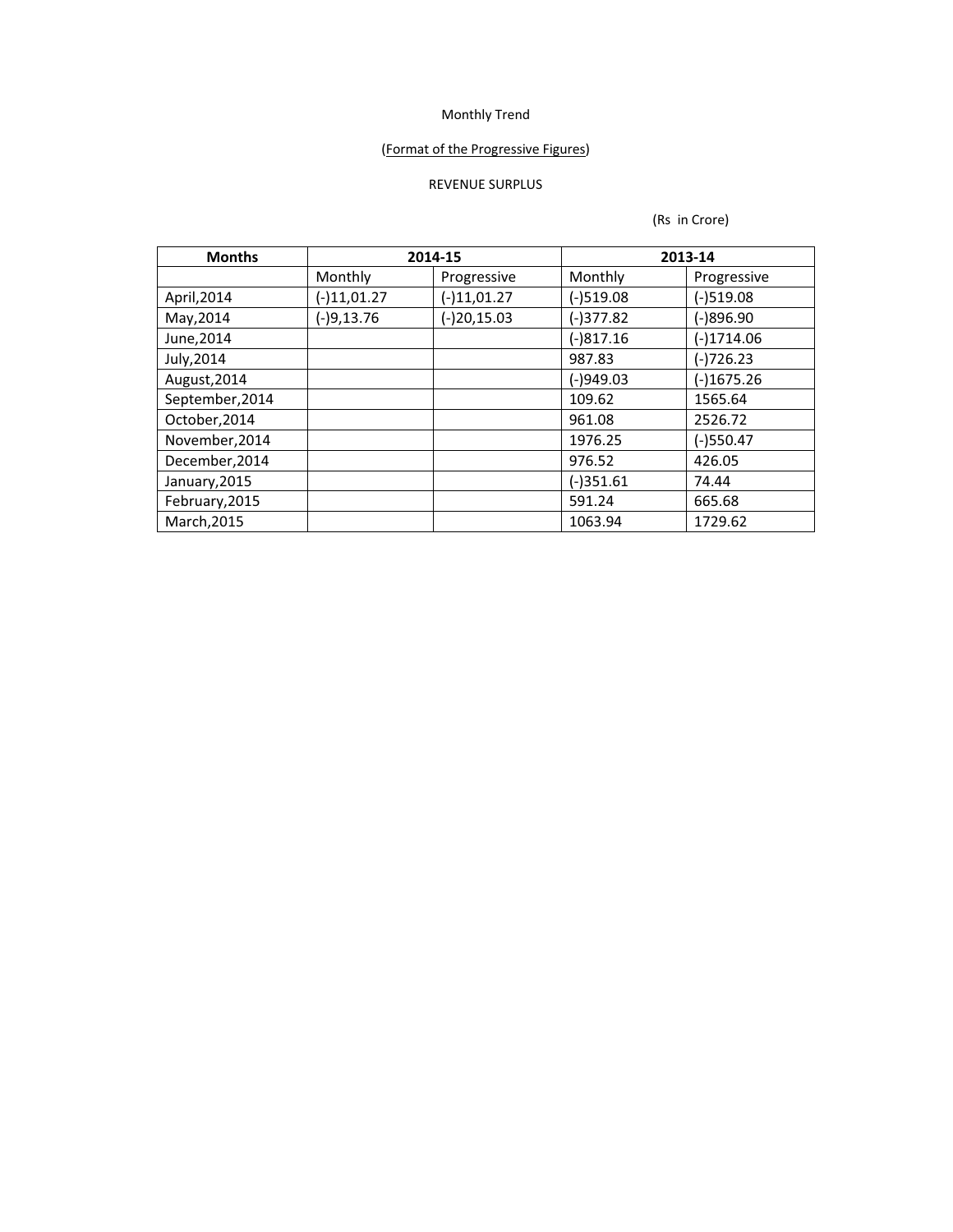## (Format of the Progressive Figures)

## FISCAL DEFICIT

| <b>Months</b>   | 2014-15  |             | 2013-14      |              |  |
|-----------------|----------|-------------|--------------|--------------|--|
|                 | Monthly  | Progressive | Monthly      | Progressive  |  |
| April, 2014     | 11,63.57 | 11,63.57    | 522.65       | 522.65       |  |
| May, 2014       | 9,42.20  | 21,05.77    | 485.58       | 1008.23      |  |
| June, 2014      |          |             | 894.13       | 1902.36      |  |
| July, 2014      |          |             | 834.46       | $(-)1067.90$ |  |
| August, 2014    |          |             | 1153.42      | $(-)2221.32$ |  |
| September, 2014 |          |             | 98.75        | 2320.047     |  |
| October, 2014   |          |             | 1258.87      | 3578.94      |  |
| November, 2014  |          |             | $(-)1662.25$ | 1916.69      |  |
| December, 2014  |          |             | $(-)788.54$  | 1128.15      |  |
| January, 2015   |          |             | 689.14       | 1817.29      |  |
| February, 2015  |          |             | (-)265.44    | 1551.85      |  |
| March, 2015     |          |             | 1268.16      | 2820.01      |  |